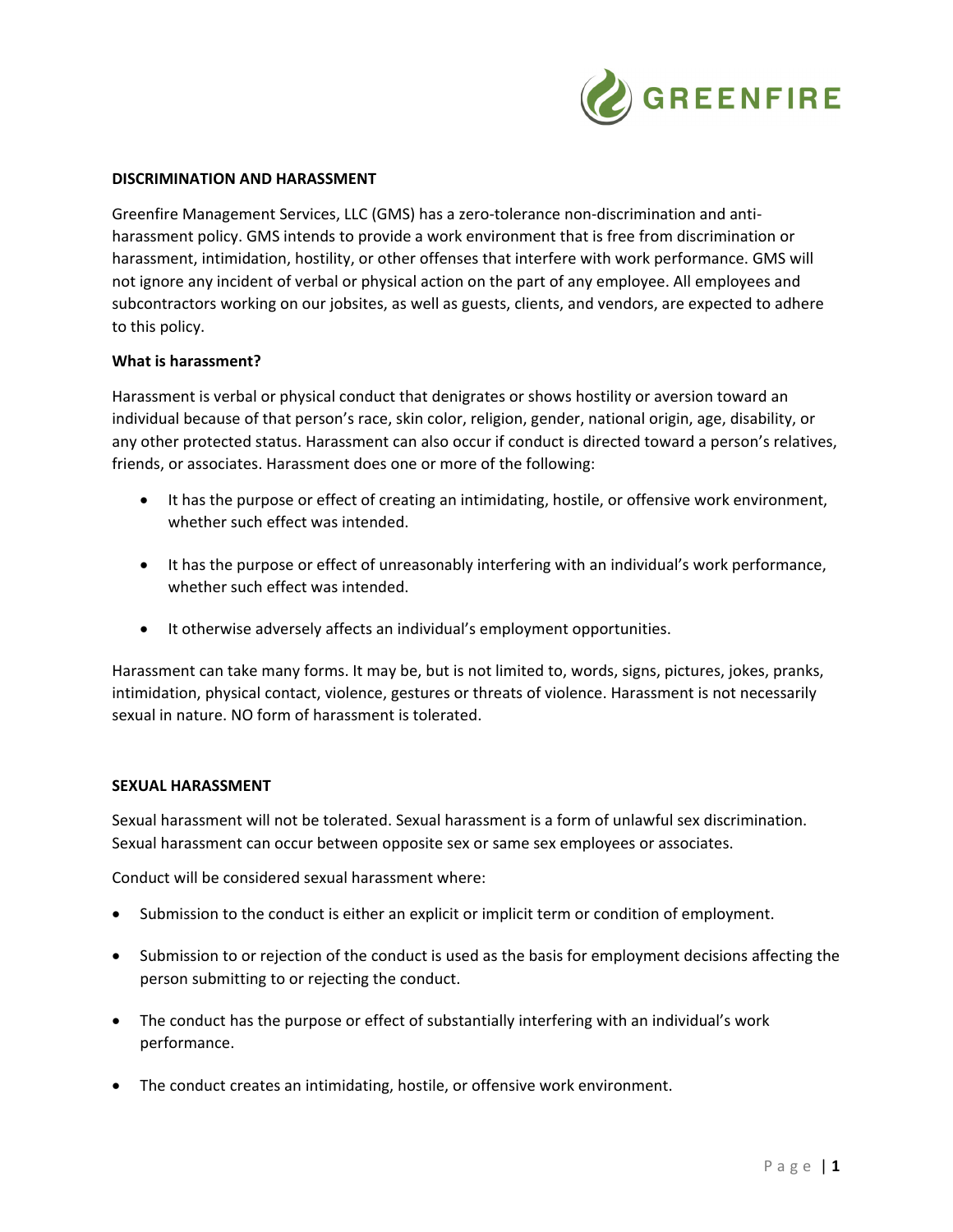

The following are examples of what may be considered sexual harassment, depending on the facts and circumstances:

- **Verbal Harassment:** derogatory or vulgar comments regarding sex or demands for sexual favors.
- **Visual Harassment:** distribution of written or graphic materials containing sexually explicit or demeaning pictures or language.
- **Physical Harassment:** unwelcome or unsolicited sexual advances or other physical conduct of a sexual nature, such as touching, pinching or causing one to fear that they will be touched inappropriately.

## **WORKPLACE VIOLENCE**

Workplace violence is any violent or potentially violent behavior that arises from or occurs in the workplace that affects GMS employees, on‐site staff and clients.

Individuals who engage in violent or prohibited behavior may be removed from the premises and may be subject to dismissal or other disciplinary action, arrest, and/or criminal prosecution. This policy applies to all work locations, including offices, work sites, vehicles, and field locations. Greenfire takes reports of threatening or violent workplace incident seriously.

### **Prohibited Behavior**

GMS does not tolerate behavior whether direct, indirect, or through the use of Company facilities, property, or resources that:

- Are violent
- Threatens violence
- Harasses or intimidates others
- Interferes with an individual's legal rights of movement or expression
- Disrupts the workplace or GMS ability to provide service to the customer

Violent or threatening behavior can include physical acts, oral or written statements, harassing telephone calls, e‐mails, gestures and expressions, or behaviors such as stalking. GMS does not permit employees, staff, or customers to possess or otherwise bring into the workplace any weapons, including but not limited to firearms, knives, mace, taser gun, etc.